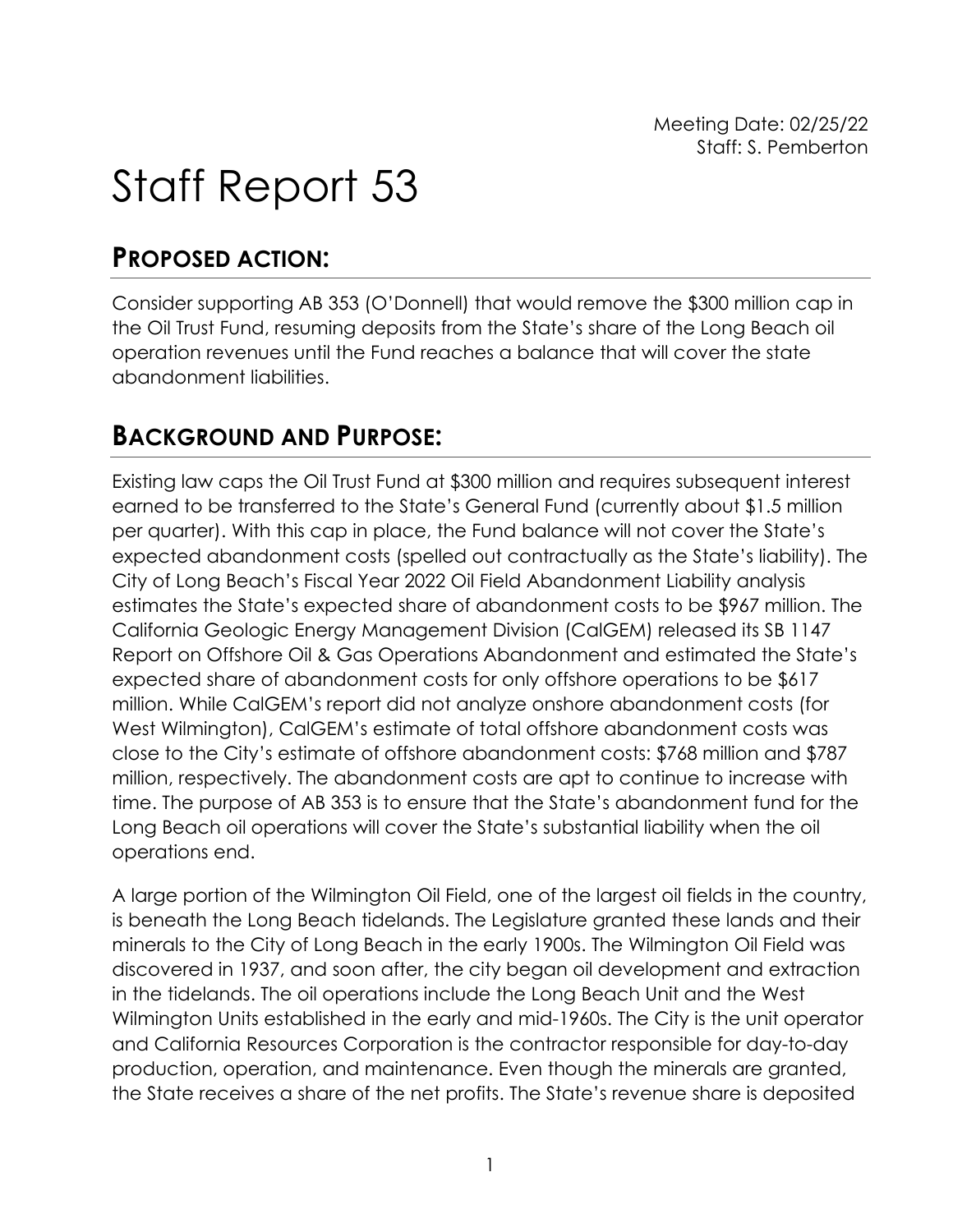into the General Fund. Various statutes and unit and production agreements control the character of the oil operations, including the liability associated with abandoning oil and gas wells and facilities. The State's share of liability is apportioned based on its net profit interest, among other factors. The State retains a large majority of the total abandonment liability at the end of the oil operations. While oil and gas wells are abandoned as a normal course of oil field operations, those costs are deducted as unit expenses and are paid before net profits are calculated. Once operations cease and revenue is no longer generated, the Oil Trust Fund will be the primary source to fund the substantial abandonment and decommissioning work that will be required to remove oil and gas facilities related to the oil operations.

In 2005, legislation was enacted creating the Oil Trust Fund to fund abandonment costs when unit operations end, i.e., when oil revenue generation is insufficient to cover those costs. The purpose of the legislation was to create an abandonment fund for the Long Beach operations. The legislation authorized monthly deposits (\$2 million or 50 percent of monthly revenue, whichever is less) from the State's share of oil revenues until the Fund reached \$300 million.

The Commission may spend money in the Oil Trust Fund for well abandonment, pipeline removal, facility removal, remediation, and other costs to remove oil and gas facilities from the Long Beach tidelands that are not the responsibility of other parties. Money in the Oil Trust Fund can be used only after the City determines that oil revenue is insufficient to cover abandonment and decommissioning work—an event likely associated with the end of the Oil Field's productive life. The abandonment costs for the oil operations have increased considerably because of updated market costs for abandonment work and reduced production forecasts from low oil prices. In recent years, the City of Long Beach Gas and Oil Department has estimated the abandonment liability at several hundred million dollars more than previously thought. In 2018, the City of Long Beach Gas and Oil Department requested that California Resources Corporation provide an updated estimate for abandoning and decommissioning the wells, pipelines, and facilities. The analysis is consistent with the City of Long Beach Gas and Oil Department estimates showing that end of field life abandonment and decommissioning will be more expensive than previously estimated. Now, the City estimates that the state's potential unfunded liability is about \$609 million.

The City of Long Beach is analyzing ways to transition to cleaner energy and to reduce its reliance on oil production revenue. When the Long Beach oil operations cease, the State will incur over \$600 million in unfunded liability. The State can significantly reduce its unfunded liability by removing the cap on the Oil Trust Fund